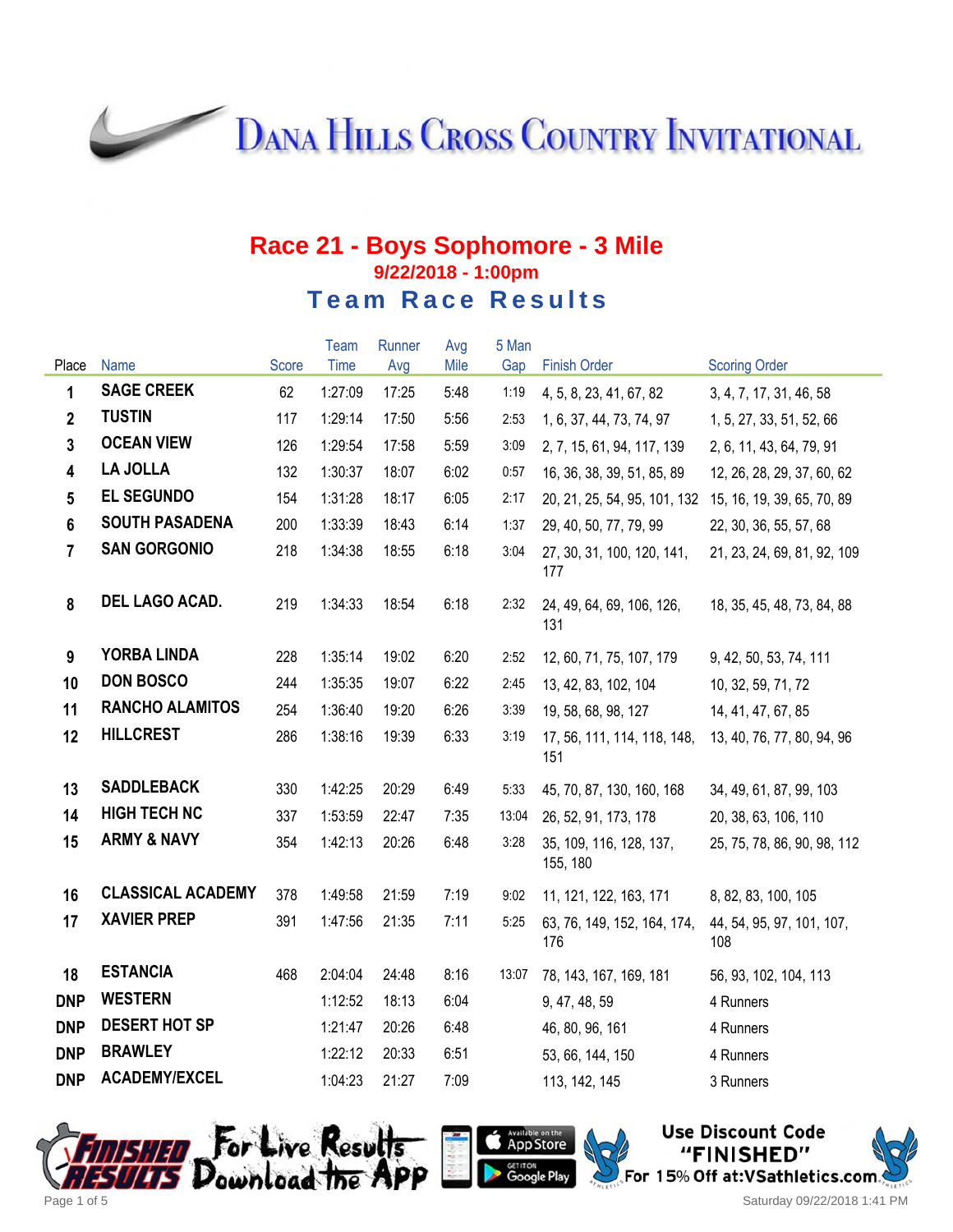#### **Race 21 - Boys Sophomore - 3 Mile 9/22/2018 - 1:00pm Team Race Results**

|            |                                             |              | <b>Team</b> | Runner | Avg  | 5 Man |                     |                      |
|------------|---------------------------------------------|--------------|-------------|--------|------|-------|---------------------|----------------------|
| Place      | Name                                        | <b>Score</b> | Time        | Avg    | Mile | Gap   | <b>Finish Order</b> | <b>Scoring Order</b> |
| <b>DNP</b> | <b>WHITTIER CHR.</b>                        |              | 1:06:42     | 22:14  | 7:24 |       | 136, 147, 156       | 3 Runners            |
| <b>DNP</b> | <b>GUAJOME PARK</b><br><b>ACAD</b>          |              | 1:11:48     | 23:56  | 7:58 |       | 115, 166, 172       | 3 Runners            |
| <b>DNP</b> | <b>CLAIREMONT</b>                           |              | 56:32       | 18:50  | 6:16 |       | 18, 28, 124         | 3 Runners            |
| <b>DNP</b> | <b>ESCONDIDO CHARTER</b>                    |              | 57:10       | 19:03  | 6:21 |       | 55, 57, 88          | 3 Runners            |
| <b>DNP</b> | <b>ORANGE GLEN</b>                          |              | 57:35       | 19:11  | 6:23 |       | 33, 84, 93          | 3 Runners            |
| <b>DNP</b> | <b>COUNTRY DAY</b>                          |              | 59:37       | 19:52  | 6:37 |       | 10, 62, 157         | 3 Runners            |
| <b>DNP</b> | <b>SOUTHWEST (EC)</b>                       |              | 37:39       | 18:49  | 6:16 |       | 14, 103             | 2 Runners            |
| <b>DNP</b> | <b>CENTRAL UNION</b>                        |              | 38:36       | 19:18  | 6:26 |       | 65, 81              | 2 Runners            |
| <b>DNP</b> | <b>RANCHO CHRISTIAN</b>                     |              | 39:00       | 19:30  | 6:30 |       | 72, 90              | 2 Runners            |
| <b>DNP</b> | <b>USC COLLEGE PREP</b><br><b>SANTA ANA</b> |              | 41:25       | 20:42  | 6:54 |       | 92, 138             | 2 Runners            |
| <b>DNP</b> | <b>BRETHREN CHR.</b>                        |              | 42:25       | 21:12  | 7:04 |       | 86, 153             | 2 Runners            |
| <b>DNP</b> | <b>TRI-CITY CHR</b>                         |              | 45:41       | 22:50  | 7:36 |       | 129, 165            | 2 Runners            |
| <b>DNP</b> | <b>HOLTVILLE</b>                            |              | 16:55       | 16:55  | 5:38 |       | 3                   | 1 Runner             |
| <b>DNP</b> | <b>PACIFIC RIDGE</b>                        |              | 17:38       | 17:38  | 5:52 |       | 22                  | 1 Runner             |
| <b>DNP</b> | <b>WHITNEY SS</b>                           |              | 18:03       | 18:03  | 6:01 |       | 32                  | 1 Runner             |
| <b>DNP</b> | <b>MISSION BAY</b>                          |              | 18:07       | 18:07  | 6:02 |       | 34                  | 1 Runner             |
| <b>DNP</b> | <b>HIGH TECH HIGH</b><br><b>CHULA VISTA</b> |              | 18:18       | 18:18  | 6:06 |       | 43                  | 1 Runner             |
| <b>DNP</b> | <b>ARLINGTON</b>                            |              | 20:58       | 20:58  | 6:59 |       | 123                 | 1 Runner             |





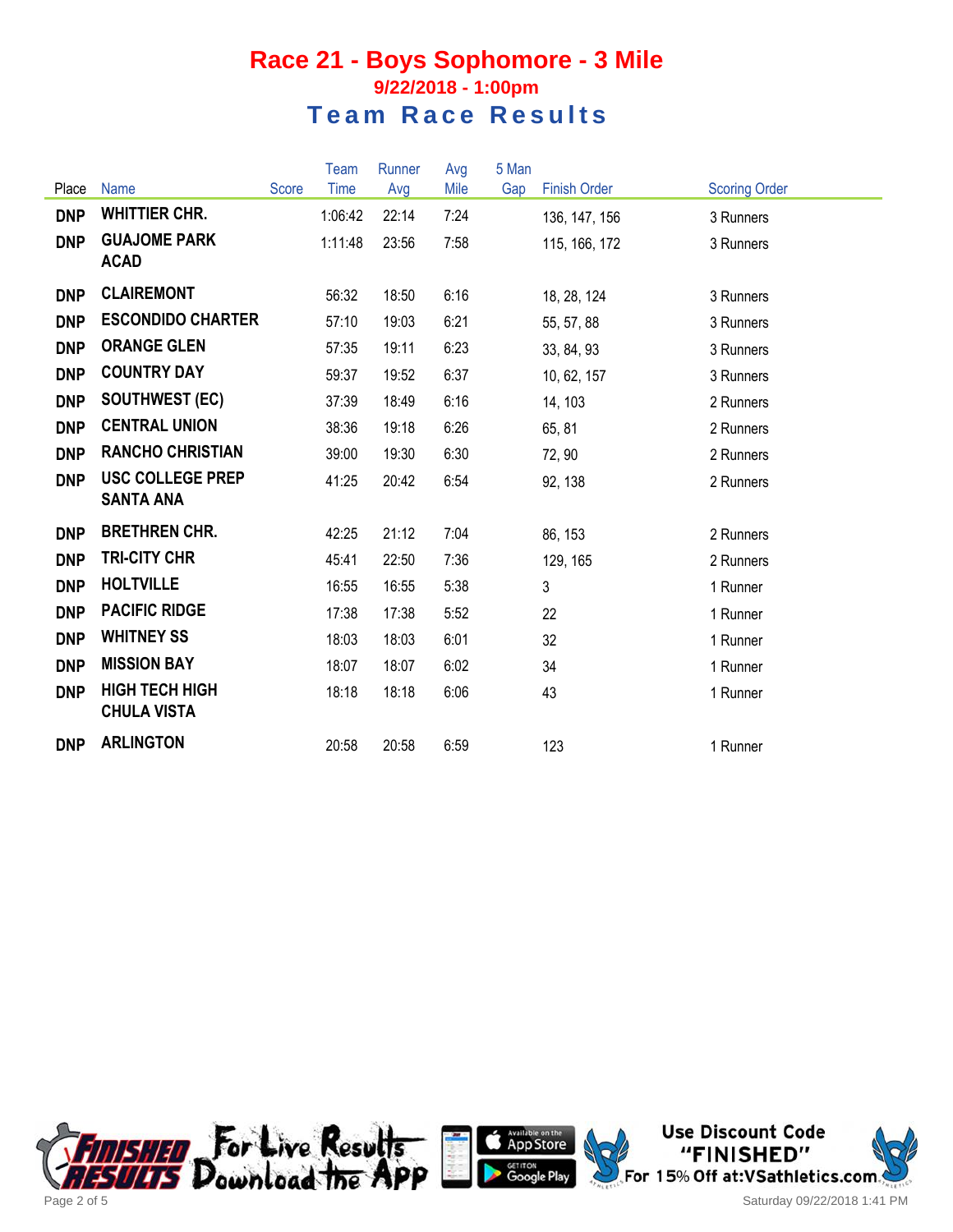# **Race 21 - Boys Sophomore - 3 Mile 9/22/2018 - 1:00pm Individual Race Results**

|                  | <b>Place Name</b>      |    | <b>Grade School</b>      | Time    | <b>Points</b> |    | Place Name           |    | <b>Grade School</b>      | Time    | Points |
|------------------|------------------------|----|--------------------------|---------|---------------|----|----------------------|----|--------------------------|---------|--------|
| 1                | David Flores           | 10 | Tustin                   | 16:23.4 | 1             | 39 | <b>Chase Maisel</b>  | 10 | La Jolla                 | 18:14.9 | 29     |
| $\boldsymbol{2}$ | Parker Walpole         | 10 | Ocean View               | 16:41.0 | 2             | 40 | Pieter Wielenga      | 10 | South Pasadena           | 18:15.5 | 30     |
| 3                | Alan Jimenez           | 10 | Holtville                | 16:55.5 |               | 41 | Manuel Trujillo      | 10 | Sage Creek               | 18:16.4 | 31     |
| 4                | <b>Cameron Schmitt</b> | 10 | Sage Creek               | 16:56.5 | 3             | 42 | Joseph Perez         | 10 | Don Bosco                | 18:17.3 | 32     |
| 5                | <b>Ethan Penfield</b>  | 10 | Sage Creek               | 16:57.8 | 4             | 43 | Adrian Sandoval      | 10 | High Tech High Chu       | 18:18.9 |        |
| 6                | Juan Carapia           | 10 | Tustin                   | 17:02.0 | 5             | 44 | Giovanni Andablo     | 10 | Tustin                   | 18:20.8 | 33     |
| 7                | Michael Hernandez      | 10 | Ocean View               | 17:03.5 | 6             | 45 | kevin Lopez          | 10 | Saddleback               | 18:21.1 | 34     |
| 8                | <b>Bryce Sconyers</b>  | 10 | Sage Creek               | 17:15.3 | 7             | 46 | Matthew Moreno Ramo  | 10 | Desert Hot Sp            | 18:21.5 |        |
| 9                | Jason Cuevas           | 10 | Western                  | 17:19.8 |               | 47 | Cauahtemoc Baltazar  | 10 | Western                  | 18:22.1 |        |
| 10               | TianTong Zhao          | 10 | Country Day              | 17:23.1 |               | 48 | Angel Salvador       | 10 | Western                  | 18:22.2 |        |
| 11               | Luke Swanson           | 10 | <b>Classical Academy</b> | 17:24.0 | 8             | 49 | John Bentley         | 10 | Del Lago Acad.           | 18:24.2 | 35     |
| 12               | Vijay Arora            | 10 | Yorba Linda              | 17:25.2 | 9             | 50 | Andre Patzkowski     | 10 | South Pasadena           | 18:26.3 | 36     |
| 13               | Jeremy Valdivia        | 10 | Don Bosco                | 17:25.3 | 10            | 51 | <b>Tyler Simpson</b> | 10 | La Jolla                 | 18:29.6 | 37     |
| 14               | <b>Hector Cazares</b>  | 10 | Southwest (Ec)           | 17:28.8 |               | 52 | Julian Canez         | 10 | High Tech NC             | 18:31.7 | 38     |
| 15               | <b>Ryan Carles</b>     | 10 | Ocean View               | 17:29.5 | 11            | 53 | Octavio Cardenas     | 10 | <b>Brawley</b>           | 18:36.9 |        |
| 16               | Alex West              | 10 | La Jolla                 | 17:32.1 | 12            | 54 | Chase Krilko         | 10 | El Segundo               | 18:37.8 | 39     |
| 17               | <b>Connor Britain</b>  | 10 | <b>Hillcrest</b>         | 17:32.6 | 13            | 55 | <b>Issac Amador</b>  | 10 | Escondido Charter        | 18:42.8 |        |
| 18               | Andrew Blanquet        | 10 | Clairemont               | 17:35.5 |               | 56 | Alan Carriedo        | 10 | Hillcrest                | 18:43.5 | 40     |
| 19               | Don Molina             | 10 | Rancho Alamitos          | 17:35.5 | 14            | 57 | <b>Blake Brown</b>   | 10 | <b>Escondido Charter</b> | 18:44.9 |        |
| 20               | Cole Sterba            | 10 | El Segundo               | 17:35.6 | 15            | 58 | Kevin Pinzon         | 10 | Rancho Alamitos          | 18:45.7 | 41     |
| 21               | Cooper Haas            | 10 | El Segundo               | 17:36.7 | 16            | 59 | Alexander Rivera     | 10 | Western                  | 18:48.6 |        |
| 22               | Colin Kirkwood         | 10 | Pacific Ridge            | 17:38.4 |               | 60 | Lucas Demogines      | 10 | Yorba Linda              | 18:50.0 | 42     |
| 23               | Max Unger              | 10 | Sage Creek               | 17:43.5 | 17            | 61 | Jeremy Roe           | 10 | Ocean View               | 18:50.1 | 43     |
| 24               | Christopher Guillen    | 10 | Del Lago Acad.           | 17:44.4 | 18            | 62 | Daven Gujral         | 10 | Country Day              | 18:51.1 |        |
| 25               | Lucky Schwarz          | 10 | El Segundo               | 17:45.3 | 19            | 63 | John O'Donnell       | 10 | Xavier Prep              | 18:53.7 | 44     |
| 26               | Conrad Maas            | 10 | High Tech NC             | 17:50.6 | 20            | 64 | Ben Shaffer          | 10 | Del Lago Acad.           | 18:57.3 | 45     |
| 27               | Tony Bui               | 10 | San Gorgonio             | 17:50.8 | 21            | 65 | Michael Zuniga       | 10 | <b>Central Union</b>     | 19:03.0 |        |
| 28               | Samuel Kaye            | 10 | Clairemont               | 17:51.5 |               | 66 | <b>Bruce Ybarra</b>  | 10 | <b>Brawley</b>           | 19:06.2 |        |
| 29               | Andrew Parkinson       | 10 | South Pasadena           | 17:54.3 | 22            | 67 | lan Jett             | 10 | Sage Creek               | 19:06.8 | 46     |
| 30               | Raul Andrade           | 10 | San Gorgonio             | 17:54.7 | 23            | 68 | Alexis Ordaz         | 10 | Rancho Alamitos          | 19:08.4 | 47     |
| 31               | Edgar Ocampo           | 10 | San Gorgonio             | 17:56.5 | 24            | 69 | Ricardo Cuahutenango | 10 | Del Lago Acad.           | 19:10.3 | 48     |
| 32               | Jeffrey Fernandez      | 10 | <b>Whitney SS</b>        | 18:03.2 |               | 70 | Bryan Andrade        | 10 | Saddleback               | 19:10.7 | 49     |
| 33               | Victor Cruz            | 10 | Orange Glen              | 18:05.7 |               | 71 | Hayden Mac Donald    | 10 | Yorba Linda              | 19:11.4 | 50     |
| 34               | Fernando Ugarte        | 10 | <b>Mission Bay</b>       | 18:07.8 |               | 72 | Demitri Reyes        | 10 | Rancho Christian         | 19:14.2 |        |
| 35               | Eric Carlson-Zhang     | 10 | Army & Navy              | 18:09.1 | 25            | 73 | Jahir Ruiz Orellana  | 10 | Tustin                   | 19:16.5 | 51     |
| 36               | Kevin Korevaar         | 10 | La Jolla                 | 18:09.5 | 26            | 74 | Jose Rojo Gonzalez   | 10 | Tustin                   | 19:22.0 | 52     |
| 37               | Logan Thomas           | 10 | Tustin                   | 18:11.5 | 27            | 75 | Elijah Lemos         | 10 | Yorba Linda              | 19:30.0 | 53     |
| 38               | Roshan Hargens         | 10 | La Jolla                 | 18:11.8 | 28            | 76 | Sebastian Rodriguez  | 10 | Xavier Prep              | 19:31.5 | 54     |







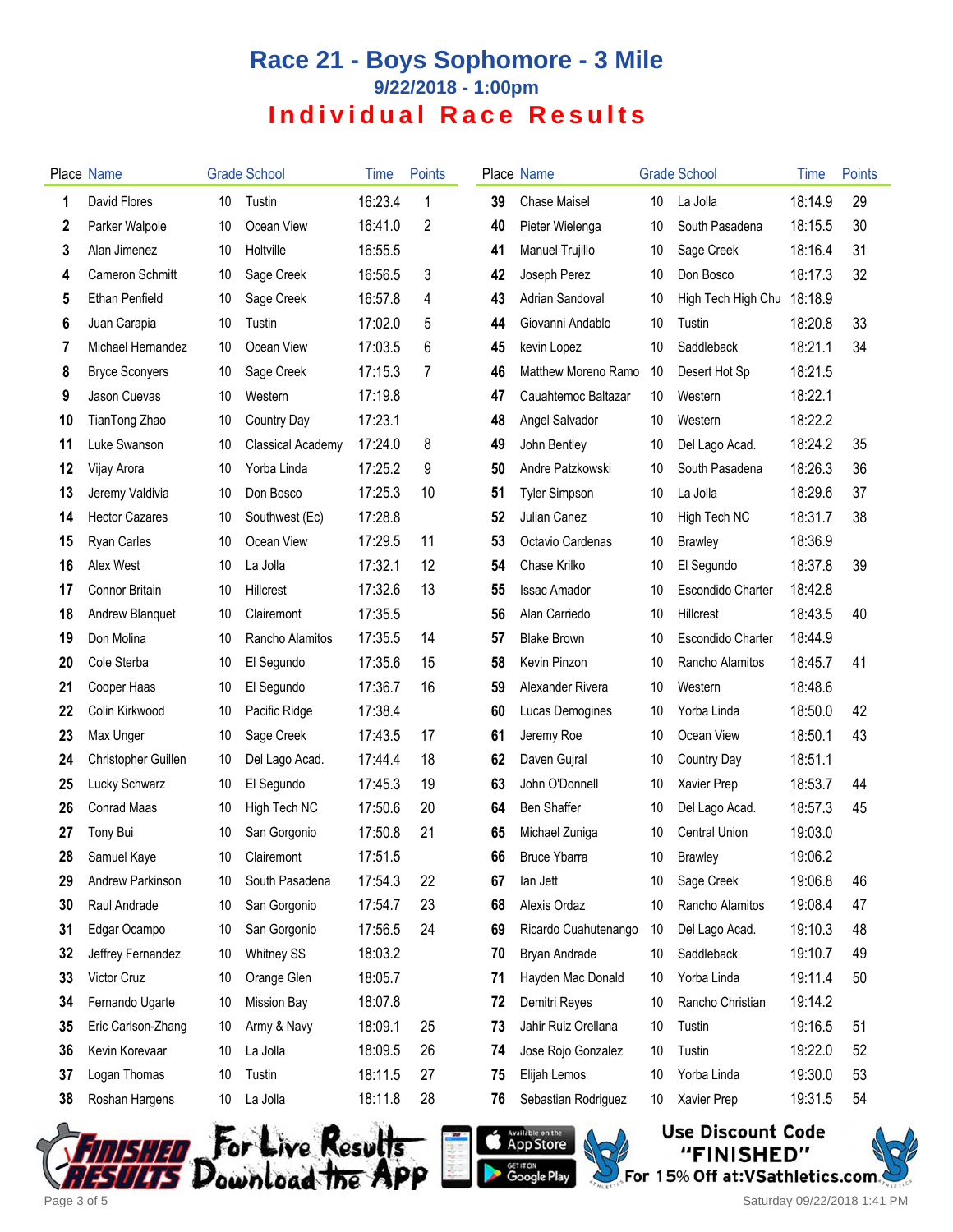# **Race 21 - Boys Sophomore - 3 Mile 9/22/2018 - 1:00pm Individual Race Results**

|     | Place Name             |    | <b>Grade School</b>      | <b>l</b> ime | <b>Points</b> |     | Place Name                |    | <b>Grade School</b>      | Time    | Points |
|-----|------------------------|----|--------------------------|--------------|---------------|-----|---------------------------|----|--------------------------|---------|--------|
| 77  | <b>Riley Williams</b>  | 10 | South Pasadena           | 19:31.6      | 55            | 115 | <b>Bobby Wilson</b>       | 10 | Guajome Park Acad        | 20:45.5 |        |
| 78  | Giovany Ocampo         | 9  | Estancia                 | 19:31.8      | 56            | 116 | <b>Christian Crawford</b> | 10 | Army & Navy              | 20:47.2 | 78     |
| 79  | <b>Will Griffith</b>   | 10 | South Pasadena           | 19:31.9      | 57            | 117 | Jack Busche               | 10 | Ocean View               | 20:47.3 | 79     |
| 80  | German Salmeron        | 10 | Desert Hot Sp            | 19:33.0      |               | 118 | Jose Cubias               | 10 | Hillcrest                | 20:52.2 | 80     |
| 81  | Alec Cibrian           | 10 | <b>Central Union</b>     | 19:33.0      |               | 119 | <b>Christian Ponce</b>    | 10 | Tustin                   | 20:53.9 |        |
| 82  | Noe Avila              | 10 | Sage Creek               | 19:35.1      | 58            | 120 | Christian Medina          | 10 | San Gorgonio             | 20:55.7 | 81     |
| 83  | Aaron Montero          | 10 | Don Bosco                | 19:35.8      | 59            | 121 | Kenri Grisham             | 10 | <b>Classical Academy</b> | 20:56.5 | 82     |
| 84  | Youssef Lawandy        | 10 | Orange Glen              | 19:39.1      |               | 122 | Gabe Kozair               | 10 | <b>Classical Academy</b> | 20:57.2 | 83     |
| 85  | <b>Blaise Colburn</b>  | 10 | La Jolla                 | 19:39.8      | 60            | 123 | Jacob Woodruff            | 10 | Arlington                | 20:58.0 |        |
| 86  | Cameron Wilhite        | 10 | Brethren Chr.            | 19:40.1      |               | 124 | Devin Lisson              | 10 | Clairemont               | 21:05.1 |        |
| 87  | Kevin Rico             | 10 | Saddleback               | 19:42.1      | 61            | 125 | David Llewellyn Smith     | 10 | La Jolla                 | 21:10.2 |        |
| 88  | Lorenzo Lopez          | 10 | <b>Escondido Charter</b> | 19:42.9      |               | 126 | <b>Tristan Melillo</b>    | 10 | Del Lago Acad.           | 21:13.5 | 84     |
| 89  | Austin Kingston        | 10 | La Jolla                 | 19:44.5      | 62            | 127 | Stefan Ungureanu          | 10 | Rancho Alamitos          | 21:14.5 | 85     |
| 90  | Makhi Boyd             | 10 | Rancho Christian         | 19:46.6      |               | 128 | Samuel Wahl               | 10 | Army & Navy              | 21:16.9 | 86     |
| 91  | Kaden Dusharme         | 10 | High Tech NC             | 19:47.6      | 63            | 129 | Jakob Zeppetella          | 10 | Tri-City Chr             | 21:17.3 |        |
| 92  | Jesus Martinez         | 10 | USC College Prep S       | 19:47.8      |               | 130 | Mario Malera              | 10 | Saddleback               | 21:17.4 | 87     |
| 93  | Zabdiel Lara           | 10 | Orange Glen              | 19:50.4      |               | 131 | Jovanny Mota              | 10 | Del Lago Acad.           | 21:19.0 | 88     |
| 94  | Kai Marden             | 10 | Ocean View               | 19:50.8      | 64            | 132 | Aidan Boushell            | 10 | El Segundo               | 21:21.8 | 89     |
| 95  | <b>Riley Birch</b>     | 10 | El Segundo               | 19:53.2      | 65            | 133 | Justin Rodriguez          | 10 | Del Lago Acad.           | 21:29.5 |        |
| 96  | Giovanni Elizalde      | 10 | Desert Hot Sp            | 19:55.1      |               | 134 | Evan Clarke               | 10 | Sage Creek               | 21:33.8 |        |
| 97  | Giovanny Castro        | 10 | Tustin                   | 19:56.2      | 66            | 135 | Christopher Aguilar       | 10 | Tustin                   | 21:36.8 |        |
| 98  | Anthony Charco         | 10 | Rancho Alamitos          | 19:56.7      | 67            | 136 | Alex Ye                   | 10 | Whittier Chr.            | 21:36.9 |        |
| 99  | Dylan Sevilla          | 10 | South Pasadena           | 19:57.9      | 68            | 137 | Isaiah Johnson            | 10 | Army & Navy              | 21:37.6 | 90     |
| 100 | John Ruiz              | 10 | San Gorgonio             | 20:00.8      | 69            | 138 | Angel Rico                | 10 | USC College Prep S       | 21:38.1 |        |
| 101 | Cooper Stolnack        | 10 | El Segundo               | 20:04.6      | 70            | 139 | Andrew Takasuka           | 10 | Ocean View               | 21:39.7 | 91     |
| 102 | Antonio Sanchez        | 10 | Don Bosco                | 20:06.2      | 71            | 140 | Adrian Jimenez            | 10 | Del Lago Acad.           | 21:47.9 |        |
| 103 | Andres Lopez           | 10 | Southwest (Ec)           | 20:10.3      |               | 141 | Aarron Castillo           | 10 | San Gorgonio             | 21:51.5 | 92     |
|     | 104 Angel Almaraz-Meza | 10 | Don Bosco                | 20:10.6      | 72            | 142 | Maxx Martyn               | 10 | Academy/Excel            | 21:52.4 |        |
| 105 | Caius Pittman          | 10 | La Jolla                 | 20:16.3      |               | 143 | Elijah Gutierrez          | 9  | Estancia                 | 21:55.1 | 93     |
| 106 | <b>Isaac Armenta</b>   | 10 | Del Lago Acad.           | 20:17.2      | 73            | 144 | Dominic Kirkpatrick       | 10 | <b>Brawley</b>           | 21:57.4 |        |
| 107 | <b>Elliot Boyer</b>    | 10 | Yorba Linda              | 20:17.4      | 74            | 145 | Michael Szbonya           | 10 | Academy/Excel            | 21:58.2 |        |
| 108 | Angel Gallegos         | 10 | Tustin                   | 20:20.1      |               | 146 | Aaron Goldberg            | 10 | La Jolla                 | 22:02.4 |        |
| 109 | Joaquin Rainey         | 10 | Army & Navy              | 20:22.8      | 75            | 147 | Joseph Mendoza            | 10 | Whittier Chr.            | 22:04.5 |        |
| 110 | Eric Zhou              | 10 | La Jolla                 | 20:29.7      |               | 148 | Shane Tobias              | 10 | Hillcrest                | 22:12.8 | 94     |
| 111 | Favio Zapata           | 10 | Hillcrest                | 20:30.6      | 76            | 149 | Anthony Magana            | 10 | Xavier Prep              | 22:30.0 | 95     |
| 112 | Paolo Nunez            | 10 | La Jolla                 | 20:31.3      |               | 150 | Joksan Mosqueda           | 10 | <b>Brawley</b>           | 22:31.9 |        |
| 113 | <b>Todd MacDonald</b>  | 10 | Academy/Excel            | 20:32.8      |               | 151 | Ben Do                    | 10 | Hillcrest                | 22:32.8 | 96     |
| 114 | Jason Brown            | 10 | Hillcrest                | 20:37.4      | 77            | 152 | Matthew Klein             | 10 | Xavier Prep              | 22:42.1 | 97     |
|     |                        |    |                          |              |               |     |                           |    |                          |         |        |